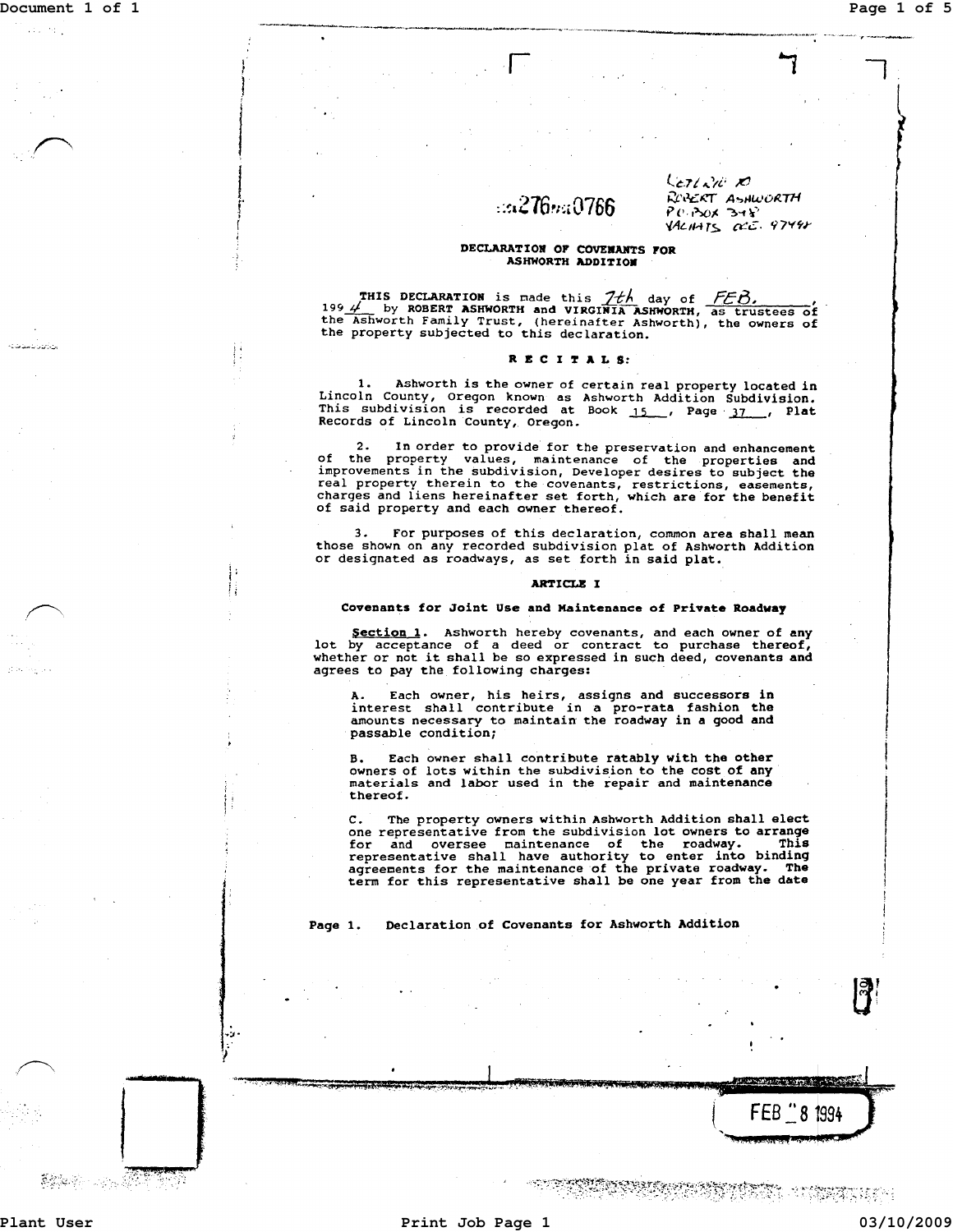## 8304276pxc10767

r

of election. The first election shall occur within sixty (60) days of conveyance of the last lot in Ashworth Addition; each election thereafter shall be held annually.

Section 2. Anticipated use of each lot is a single family dwelling. If the use of the roadway by any one party is more than that which is reasonably attributed to a single family dwelling, that property owner shall pay the increased costs of road repair<br>and maintenance.

Section 3. The construction of the private roadway shall be of gravel unless otherwise agreed to by all owners. The width of the roadway shall be 30 feet and shall be located as described on<br>the subdivision plat recorded at Book 15 , Page 37 , Plat<br>Records of Lincoln County, Oregon.

Section 4. The road maintenance provided for herein shall commence with respect to accessed lots on the day of conveyance of the first lot to an owner who is not Developer.

Section 5. Any maintenance or repair charge not paid within thirty (30) days after the due date shall become a lien upon the property of the non-paying owner and bear interest from the due date at the rate of twelve percent (12\) per annum. Any property owner may bring an action at law against the owner personally obligated to pay the same or foreclose the lien against the property. No owner may waive or otherwise escape liability for the maintenance and repair costs provided for herein by non-use of the road or abandonment of his lot.

Section 6. The lien of the assessments provided for herein shall be subordinate to the lien of any first mortgage, first purchase money security deed or security deed representing a first plien on said property. Sale or transfer of any lot shall not affect the assessment lien. However, the sale or transfer of any lot shall not affect the assessment lien. However, the sale or transfer of any lot pursuant to assessments as to payments which became due prior to such sale or transfer. No sale or transfer shall relieve such lot from liability for any assessments thereafter becoming due or from the lien thereof.

Section 7. The roadway herein described shall be a common area as defined within this article.

## **ARTICLB II**

## **Utility Basements**

Section 1. There is hereby created an easement upon, across, over, through and under each lot within Ashworth Addition for ingress, egress, installation, replacement, repair and maintenance of all utility and service lines

TA MARABAYA YA 1970<br>TA MARABA

Page 2. Declaration of Covenants for Ashworth Addition

Ŧ

**'.;.1.** 

**--**

FEB 28 1994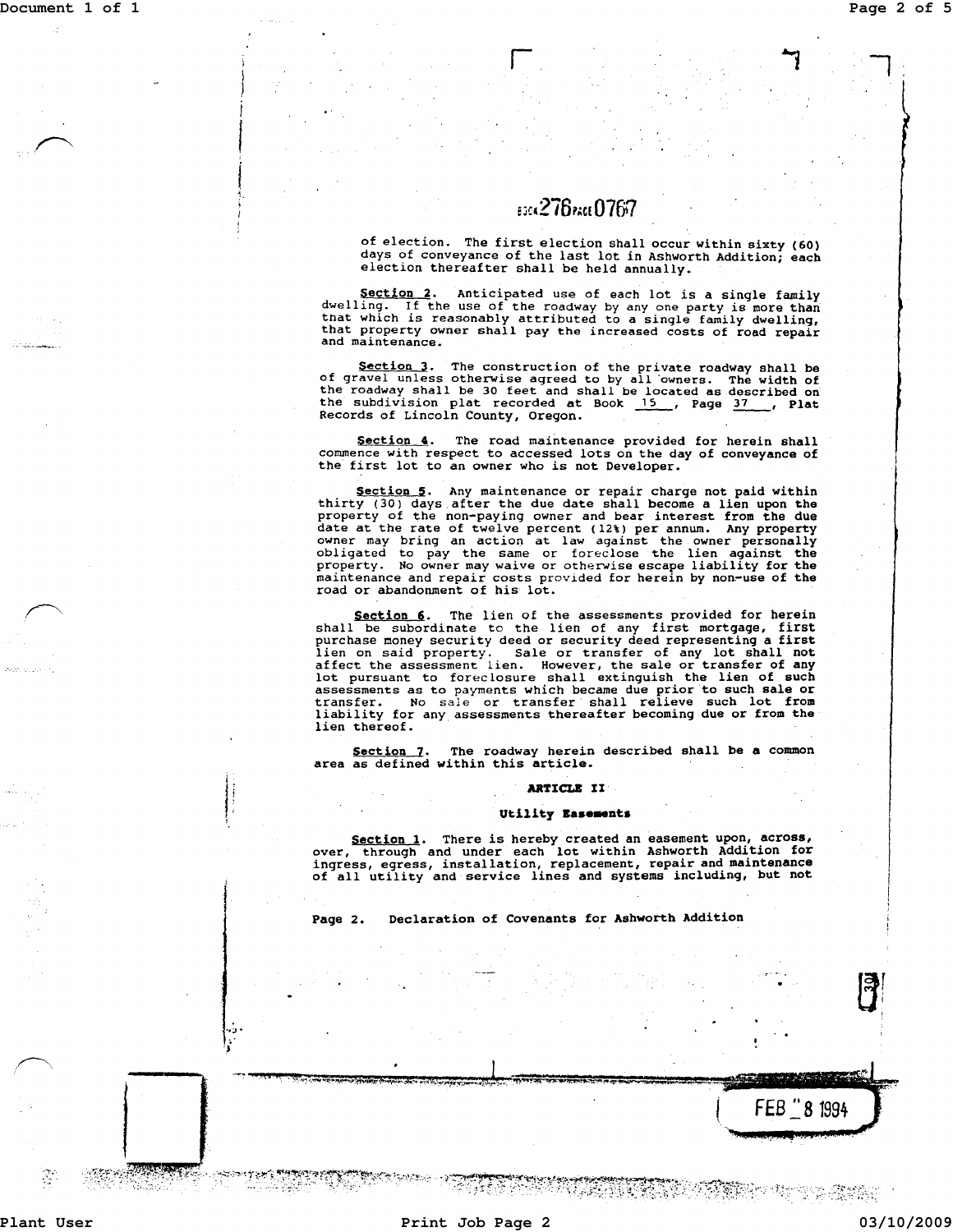$\begin{array}{c}\n\bullet \\
\bullet \\
\bullet \\
\bullet\n\end{array}$ 

## EDA 276 PAGE 0768

limited to water, sewers, gas, telephones, electricity, television, cable or communication lines and systems. This easement shall be ten feet in width, located on both sides of the private road as shown on the subdivision plat recorded at Book 15 , Page 37 , Plat Records of Lincoln County, Oregon.

By virtue of this easement, it shall be expressly permissible for each lot owner receiving service or the providing utility or service company to install and maintain facilities and equipment on said property, to excavate for such purposes and to affix and maintain wires, circuits, 'and conduits on, in and under the roofs and exterior walls of said residences providing such company restores disturbed areas to the conditions in which they were found. Notwithstanding anything to the contrary contained in this paragraph, no sewers, electrical lines, water lines', or other utility service lines or facilities for such utilities may be installed or relocated on said premises except as sited and approved by Ashworth prior to the conveyance of the first lot to an owner. This easement shall in no way affect any other recorded owner. This easement shall in no way affect any other recorded easements on said premises.

Section 2. This utility easement is for the benefit of and appurtenant to that real property described on the subdivision plat recorded at Book  $\frac{15}{2}$ , Page  $\frac{37}{2}$ , Plat Records of Lincoln County, oregon.

#### ARTICLE III

Section 1. No person or owner shall cut or cause to be cut any tree which was 18 inches in diameter or greater at the time the subdivision plat was filed.

Section 2. The restriction just set forth in Section 1 shall not apply to Lot 1 until declarant has removed trees for a home site. The declarant reserves the right to remove trees in order to allow for a building site upon the property. The declarant reserves the right to remove certain trees from' Lot 1, Ashworth Addition, for a period of seven (7) years from the date of this declaration. After the trees for the house are removed, Section 1 shall apply to Lot 1.

Section 3. Nothing in this declaration shall prohibit renoving trees if said trees become dead or decayed or pose a threat to the safety of persons or houses.

Section 4. Nothing herein shall prevent the trimming of trees in accord with good husbandry practices.

Section 5. A tree as described in Section 1 may be removed provided the owners of all lots sign a written consent authorizing removal'of the tree.

Page 3. Declaration of Covenants for Ashworth Addition

 $\overline{\phantom{a}}$ STATE LOCAL COMPANY

**MARKA SERIFO** LANA i (2419-94)

**SALE** (영환) 동안에 함도

FEB 281994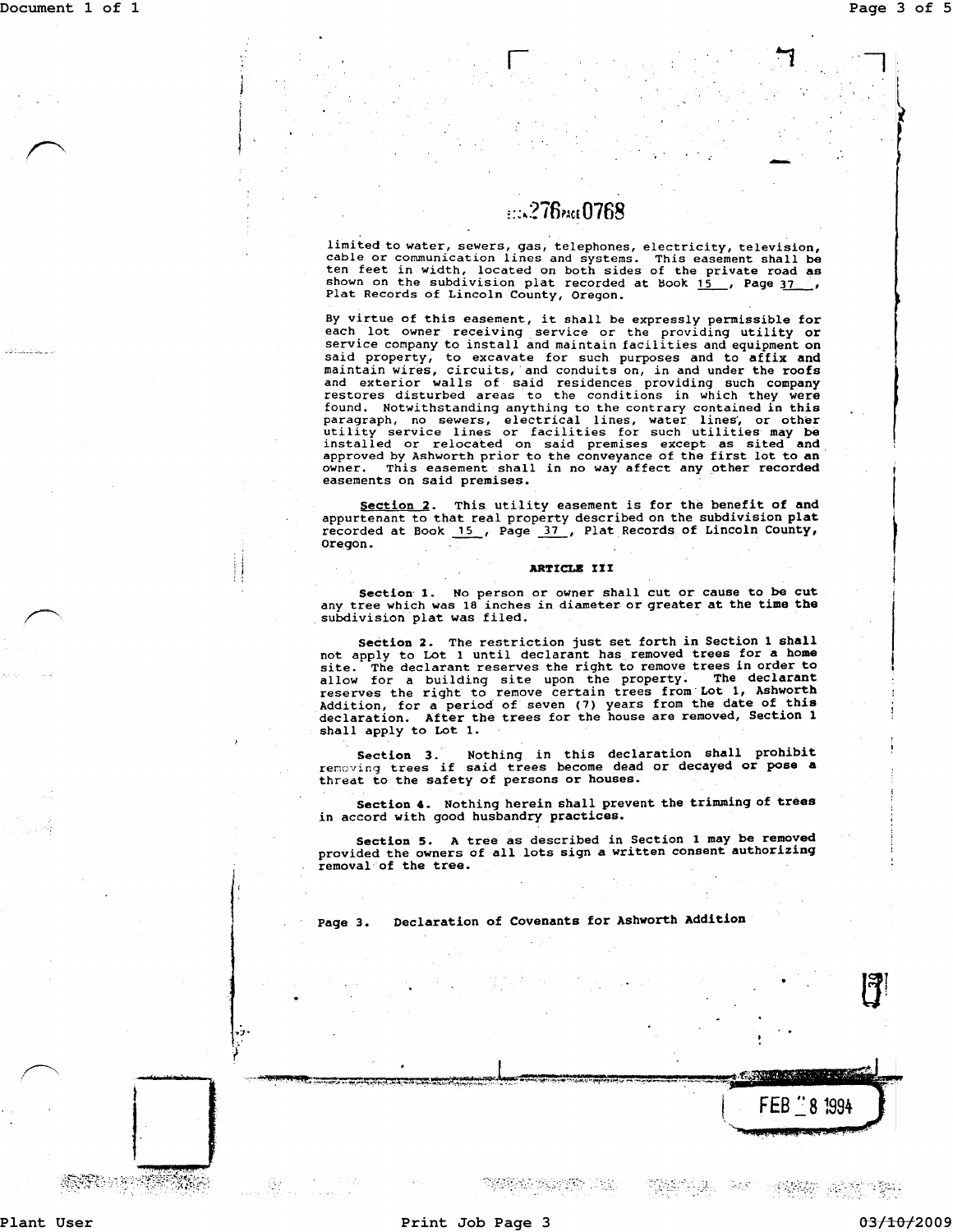$\mathbf{r}$ )

I

'- ;

i i<br>Indonésia<br>Indonésia

I

 $\mathbf{1}$ 

------------.------------~----~-------

## $\ldots$ ?76260769

## ARTICLE IV

Section 1. No dwellings, structures or visual intrusions on Lots 1 and 5 shall exceed 15 feet in height from natural grade. Likewise, no vegetation shall be allowed to grow more than 15 feet in height on Lots 1 and 5, provided however, that the trees described in Article III shall be allowed to remain subject to the provisions of Article III.

Section 2. No house other than a site built dwelling shall be permitted within the subdivision. Mobile homes, manufactured dwellings, modular homes and prefabricated homes are specifically prohibited. .

### ARTICLE V

Section 1. Each house constructed within the subdivision shall have dry wells to collect drainage from the roof of each house. Declarant shall post a bond or cash in lieu of a bond with the city to provide financial security to assure the dry wells will be completed. The amount of the security will be that reasonably<br>necessary to construct the dry wells if the owner does not<br>construct the dry wells. As each house is constructed, the<br>required security shall be reduced. Upo house, the security shall be totally released.

## SECTIOR VI

Section 1. These covenants shall be perpetual and shall be binding upon the heirs, assigns and successors in interest of each owner.

Section 2. These covenants shall run with and bind the land<br>and shall inure to the benefit of and be enforceable by the owner of any lot subject to these covenants.

Section 3. In the event any suit or action is filed to<br>enforce any of the terms or conditions of this declaration, the<br>prevailing party shall be entitled to recover from the losing party<br>reasonable costs and attorneys' fee fees on any appeal.

IN WITNESS WHEREOF, Ashworth has caused these covenants to be executed on the day and year first written above.

Robert *JAN JULHUMET nuslil* 

Ashworth, **Trustee** 

Page 4. Declaration of Covenants for Ashworth Addition

**BARBARA** 

FEB  $\stackrel{1}{\_\_}8$  1994